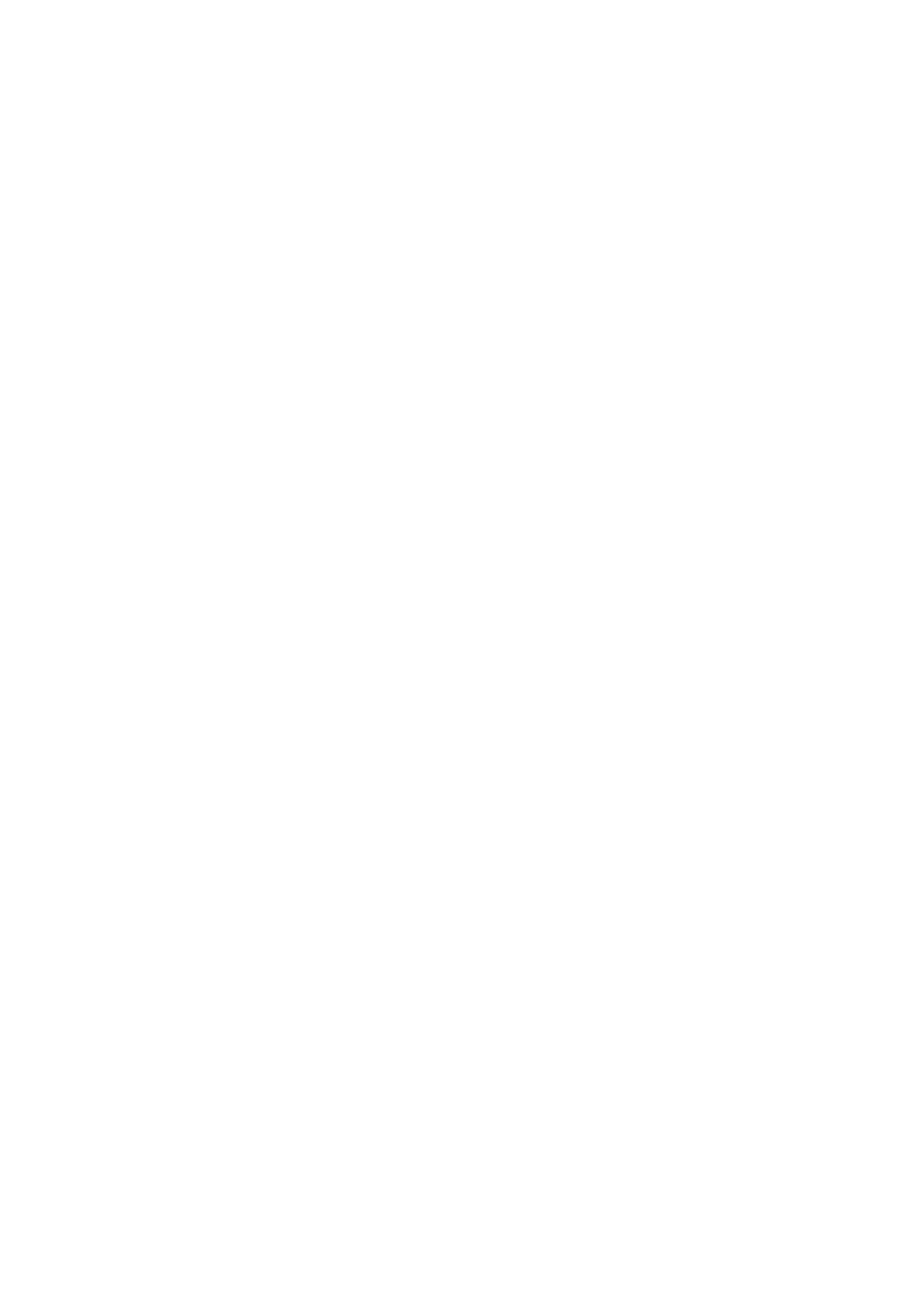## **REPORT OF THE FINANCE AND ADMINISTRATION COMMITTEE**

## 1. **INTRODUCTION**

The Finance and Administration Committee met in Tórshavn on 1 April 2019, chaired by Kate Sanderson (Faroe Islands). Since NAMMCO/26, the FAC had held one intersessional meeting, at the Representation of the Faroe Islands in Copenhagen on 26 November 2018, chaired by Jóannes V. Hansen (Faroe Islands). The meeting on 1 April continued the consideration of items addressed at the November meeting, as well as some additional matters, with the aim of providing a consolidated report with recommendations to the Council at NAMMCO/27.

Participants at the meeting were Amalie Jessen and Nette Levermann (Greenland), Páll Nolsøe (Faroe Islands), Ásta Einarsdóttir (Iceland), Ole David Stenseth (Norway), with Geneviève Desportes, Fern Wickson and Charlotte Winsnes from the Secretariat.

## 2. **ADMINISTRATIVE ISSUES**

## **2.1 Review of salaries and pension scheme costs**

The Committee considered a review of staff costs prepared by the Secretariat (FAC/2019-01/02) with particular attention to the relative costs of the two pension schemes which apply to different members of the staff. The cost of one scheme, which applies to only one member of staff, has become excessive, both in the level of pension premium in relation to the gross salary, and in the associated administrative fee. The Committee agreed that in principle all members of the Secretariat staff should be covered by the same pension scheme. The Committee noted an earlier recommendation to the Council in 1998 (as quoted in the document prepared by the Secretariat), that total pension payments should not exceed 10% of agreed gross salaries, of which NAMMCO should cover 8% and the employee 2%. This was suggested before the first pension scheme was adopted for Secretariat staff.

The Committee agreed to recommend to the Council that steps be taken on an urgent basis to explore how best to rectify the matter. It was noted that expert advice would be required in this regard, in order to ensure a fair and efficient process, with an expected associated cost to NAMMCO for external assistance, which could hopefully be offset by a reduction in pension costs already in this financial year. Norway offered to find suitable expertise with the appropriate in-depth knowledge of pension schemes in the Norwegian context.

#### **2.2 Capacity and Secretariat staffing situation in relation to workload**

The Committee considered a review of Secretariat staffing and workload as prepared and presented by the General Secretary (Doc FAC/2019-01/03). She drew attention to challenges for the Secretariat in dealing sufficiently with all priority areas, and the relationship between staff qualifications and the nature of the tasks requiring particular attention. These include the updating of the marine mammal species/stock information on the NAMMCO website, and the need to establish an efficient archiving system to ensure systematic access to the organisation's key decisions and other reference material over time. The lack of these resources had also come to light, and been partially addressed, during the work of the Performance Review Panel, with their many requests for various historical documentation of NAMMCO's activities over the years.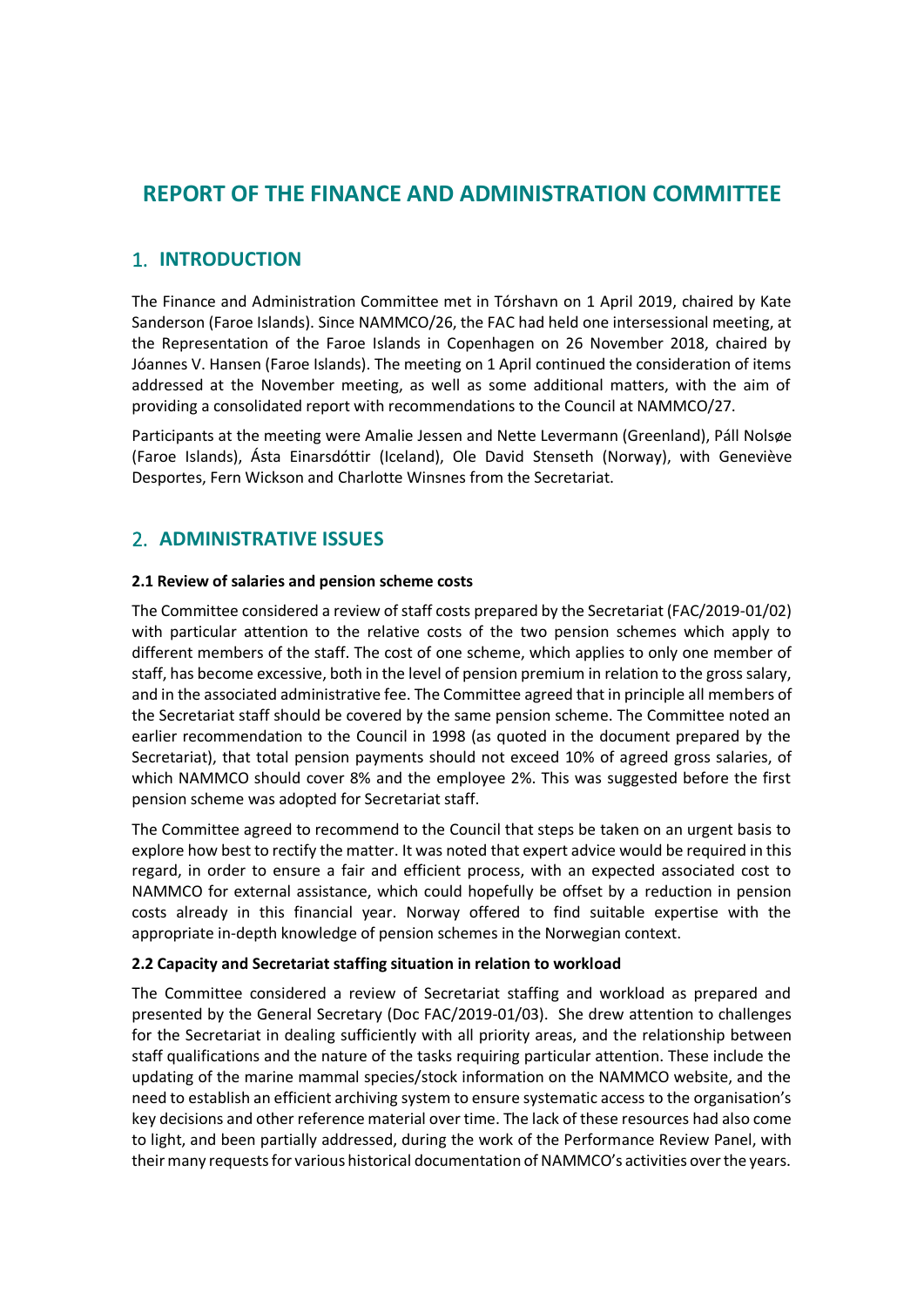In the discussion, members of the Committee noted that the concerns raised by the General Secretary should be given serious consideration. This would provide an opportunity to assess the core tasks and other initiatives of the Commission, with a view to better defining priorities, both in the short term and in the long term, in relation to the ability of the Secretariat to complete the work required. It was noted that there was no support at this stage to expand the budget of NAMMCO to hire additional staff.

Noting the urgency of some issues raised by the Secretariat, the Committee agreed to recommend to the Council that a more focused intersessional discussion be undertaken among member countries and the Secretariat on the priorities of the Commission and the ability and capacity of the Secretariat to fulfill the tasks assigned.

## **2.3 SWOTs – follow up**

The Committee considered briefly the outcome of the SWOT (Strengths, Weaknesses, Opportunities, Threats) analysis done in 2017-18 in the different bodies of the Commission. The Committee agreed that this had been a useful exercise and that the results should remain an internal document, which would provide input and inspiration in subsequent discussions among members on the structure and priorities of the Commission's work

## 3. **FINANCES**

## **3.1 Accounts 2018**

The Committee reviewed the audited accounts for 2018 (FAC/2019-01/05) and agreed to recommend their approval by the Council. The Secretariat was requested to provide clearer annotations in future presentation of the accounts.

#### **3.2 Committees' Work Plan and budget implications**

The financial implications for the 2019 and 2020 budgets of the work plans proposed by the Scientific Committee and the Committees on Hunting Methods and Inspection and Observation (FAC/2019-01/06) were taken into consideration by the Committee in its review of the budget under agenda item 3.4.

#### **3.3 Super tag project**

The Committee discussed avenues for the financing of the collaborative "Super Tag" project proposed by the Scientific Committee to develop a tag for satellite tracking of large cetaceans in the North Atlantic, for which the Council had expressed its support in principle at NAMMCO 26. To aid discussion the Secretariat had prepared a document outlining possible options for funding. It was noted that the list of possible external sources of national and international funding was not exhaustive. The document (FAC/2019-01/07) is annexed to the report for reference in further discussions.

While the Committee noted the potential of the project to become a flagship initiative of NAMMCO, coordinated through the NAMMCO Scientific Committee, some members underlined their difficulties in providing dedicated additional funding from existing national research budgets. They were however willing to provide in-kind contributions in the form of assistance in planning and in the preparation of funding applications. Questions were raised about the ultimate ownership of the technology to be developed. It was also suggested that there may be potential to investigate sources of private investment funding for a technology that could ultimately have a wider commercial interest.

The Committee welcomed the consolidated information now compiled regarding the project and possible funding avenues and agreed to recommend to the Council to encourage further progress on advancing the project.